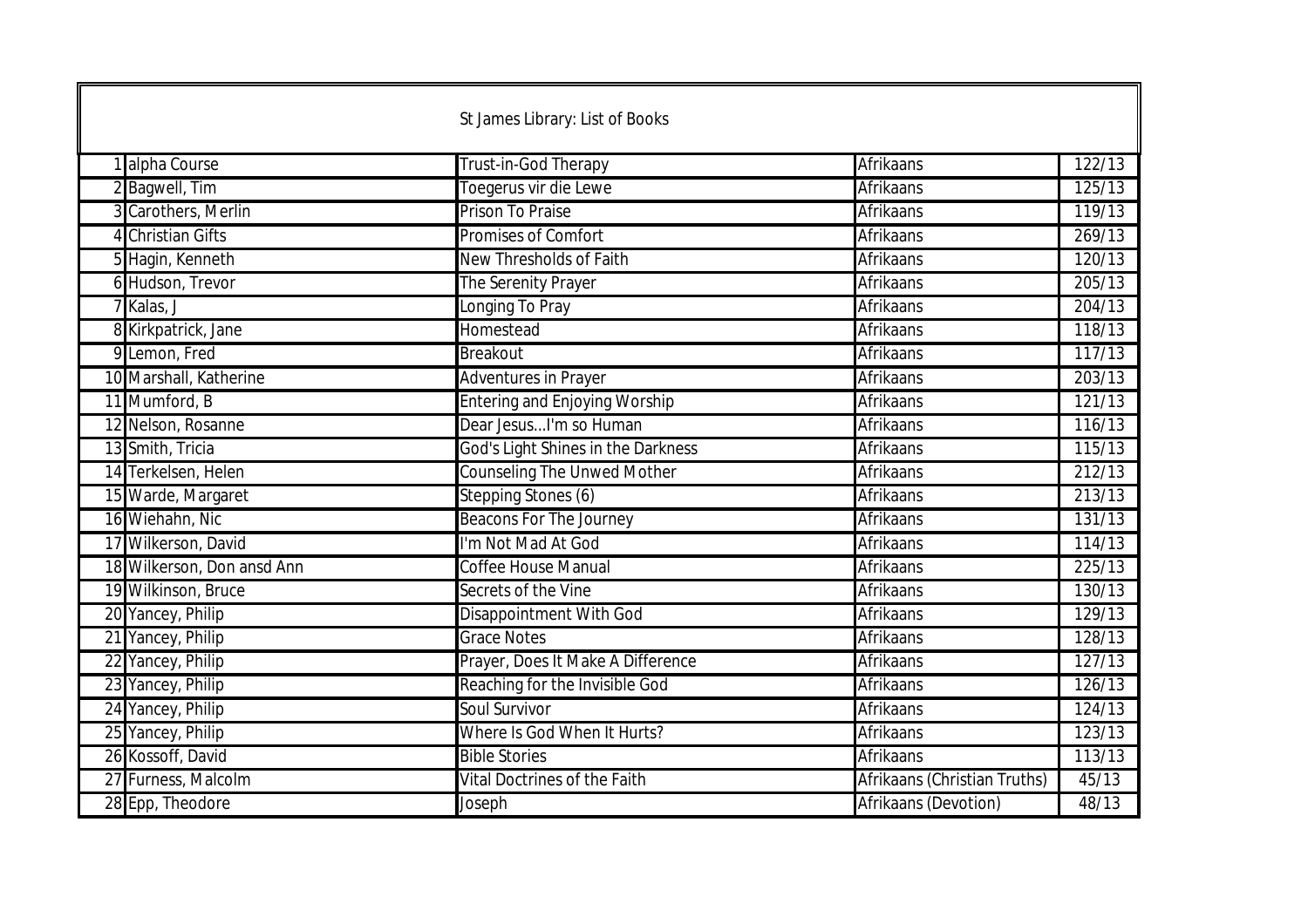| 29 Gale, Van                                | Job A Mini-Story Of Redemption                 | Afrikaans (Devotion)               | 44/13               |
|---------------------------------------------|------------------------------------------------|------------------------------------|---------------------|
| 30 Farley, Fred                             | Study Notes on the OT                          | <b>Afrikaans (Monthly Devotion</b> | 46/13               |
| 31 Evangelical Teacher Training Association | The Old Testament Survey                       | Afrikaans (TheTrue Jesus)          | 47/13               |
| 32 Editors of Readers Digest                | The Reader's Bible                             | <b>Bible Readings</b>              | 49/13               |
| 33 Little, Charles                          | <b>Biblical Illustrations</b>                  | <b>Bible Readings</b>              | 36/13               |
| 34 Mears, Henrietta                         | What The Bible Is All About                    | <b>Bible Readings</b>              | 35/13               |
| 35 Packer, J.I                              | Keep In Step With The Spirit                   | <b>Bible Readings</b>              | 34/13               |
| 36 Perry, L/Culver, R                       | How to Search the Scriptures                   | <b>Bible Readings</b>              | $\overline{33}/13$  |
| 37 Peterson, Eugene                         | Psalms                                         | <b>Bible Readings</b>              | 32/13               |
| 38 Baldwin, Stanley                         | Here Waar Is U                                 | <b>Bible Stories: Children</b>     | 99/13               |
| 39 Bounds, E.M.                             | Laat U Wil Geskied                             | <b>Bible Stories: Children</b>     | 97/13               |
| 40 Morrow, Thomas                           | <b>Worship and Preaching</b>                   | <b>Bible Stories: Children</b>     | 100/13              |
| 41 Baillie, John                            | A Diary of Private Prayer                      | <b>Bible Study</b>                 | 273/13              |
| 42 Berry, Harold                            | John: An Eyewitness Report                     | <b>Bible Study</b>                 | 321/13              |
| 43 Bible Society of SA Cape Town            | <b>Strength for Today</b>                      | <b>Bible Study</b>                 | 71/13               |
| 44 Boyle, Susan                             | The Gift                                       | <b>Bible Study</b>                 | 252/13              |
| 45 Brownlow, Leroy                          | <b>Today is Mine</b>                           | <b>Bible Study</b>                 | $\overline{270/13}$ |
| 46 Buchan, Andrew                           | <b>Commitment and Unbelief</b>                 | <b>Bible Study</b>                 | 251/13              |
| 47 Caldwell, Taylor                         | No One Hears But Him                           | <b>Bible Study</b>                 | 222/13              |
| 48 Chambers, Oswald                         | My Allerbeste vir Sy Hoogste                   | <b>Bible Study</b>                 | 75/13               |
| 49 Comby, Jean                              | How To Read Church History                     | <b>Bible Study</b>                 | 274/13              |
| 50 Dahler, Etienne                          | Discovering The Bible: NT - Jesus in Jerusalem | <b>Bible Study</b>                 | 66/13               |
| 51 Dahler, Etienne                          | Discovering The Bible: OT - Elijah and Elisha  | <b>Bible Study</b>                 | 65/13               |
| 52 de Villiers, IL                          | Wat Dra My Deur 'n Krisis                      | <b>Bible Study</b>                 | 77/13               |
| 331 de Villiers, Pieter                     | Heal ing in the Name of God                    | <b>Bible Study</b>                 | 334/13              |
| 53 Doctor, Keith                            | This is the Victory                            | <b>Bible Study</b>                 | 179/13              |
| 54 Dodd, C.H.                               | The Johannine Epistles                         | <b>Bible Study</b>                 | 326/13              |
| 55 Donihue, Anita C                         | When I'm On My Knees                           | <b>Bible Study</b>                 | 267/13              |
| 56 Dunn, Ronald                             | Don't Just Sit There Have Faith                | <b>Bible Study</b>                 | 178/13              |
| 57 Eldredge, John                           | Geliefde Rebel                                 | <b>Bible Study</b>                 | 72/13               |
| 58 Ellis, J                                 | The Preacher's Tool Box                        | <b>Bible Study</b>                 | 110/13              |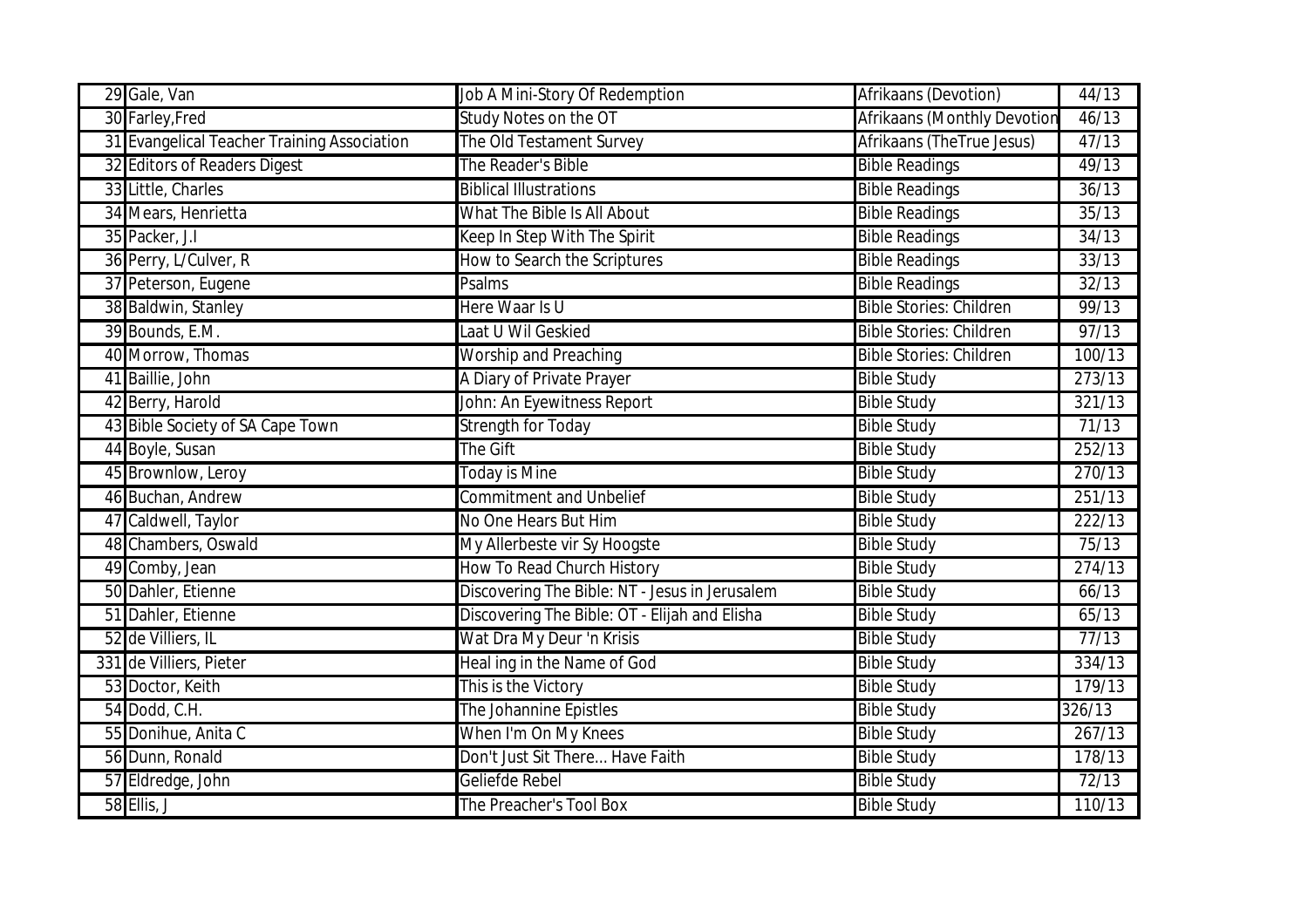| 59 Foster, Harry                        | Daily Thoughts on Biblle Characters       | <b>Bible Study</b> | 70/13  |
|-----------------------------------------|-------------------------------------------|--------------------|--------|
| 60 Guest, Lisa                          | 100 Favourite Bible Verse                 | <b>Bible Study</b> | 266/13 |
| 61 Halley, Henry                        | Halley's Bible Handbook                   | <b>Bible Study</b> | 313/13 |
| 62 Happiness Gigest Series              | The Desire Of Ages                        | <b>Bible Study</b> | 237/13 |
| 63 Haskin, Dorothy                      | Devotions From Around The World For Women | <b>Bible Study</b> | 265/13 |
| 64 Hughes, Selwyn                       | <b>My Story</b>                           | <b>Bible Study</b> | 211/13 |
| 65 Inchfawn, Fay                        | The Little Donkey                         | <b>Bible Study</b> | 219/13 |
| 66 Knight, George                       | <b>Bible Handbook</b>                     | <b>Bible Study</b> | 69/13  |
| 67 LaVonne, Neff                        | The Miracles of Jesus                     | <b>Bible Study</b> | 276/13 |
| 68 Levang, Curtis                       | As Maskers en Mure nie Meer Help Nie      | <b>Bible Study</b> | 87/13  |
| 69 Lewis, C.S.                          | A Grief Observed                          | <b>Bible Study</b> | 240/13 |
| 70 Liebenberg, Danila                   | Time for Two                              | <b>Bible Study</b> | 262/13 |
| 71 Lorimer, Albert                      | <b>God Bestuur My Saak</b>                | <b>Bible Study</b> | 86/13  |
| 72 Maartens, M; Symington, H; Venter J  | <b>Bybelse Dagboek vir Vroue</b>          | <b>Bible Study</b> | 73/13  |
| 73 Malina, B/Joubert, S/van der Watt, J | A Time Travel to the world of Jesus       | <b>Bible Study</b> | 320/13 |
| 74 Maxwell, Arthur                      | The Bible Story (Volume 4)                | <b>Bible Study</b> | 275/13 |
| 75 Meyer, Elza                          | Oorwinning                                | <b>Bible Study</b> | 76/13  |
| 76 Ozrovech, Solly                      | Leef Uit Die Krag Van God                 | <b>Bible Study</b> | 74/13  |
| 77 Pinsent, John                        | Mths and Legends of Ancient Greece        | <b>Bible Study</b> | 286/13 |
| 78 Rinker, Rosalind                     | Who Is This Man?                          | <b>Bible Study</b> | 236/13 |
| 79 Rivers, Francine                     | An Echo In The Darkness                   | <b>Bible Study</b> | 216/13 |
| 80 Rivers, Francine                     | Sons of Encouragement                     | <b>Bible Study</b> | 215/13 |
| 81 Robinson, H. Wheeler                 | TheOld Testament                          | <b>Bible Study</b> | 316/13 |
| 82 Ryrie, Charles                       | A Survey of Bible Doctrine                | <b>Bible Study</b> | 323/13 |
| 83 Saaymen, Willem                      | Christian Mission In South Africa         | <b>Bible Study</b> | 228/13 |
| 84 Sayers, Dorothy                      | Born To Be King                           | <b>Bible Study</b> | 210/13 |
| 85 Sheen, Fulton                        | Life of Christ                            | <b>Bible Study</b> | 235/13 |
| 86 Stedman, Ray                         | <b>Talking With My Father</b>             | <b>Bible Study</b> | 199/13 |
| 87 Vegter, Onne                         | A Strong Foundation                       | <b>Bible Study</b> | 137/13 |
| 88 Walsch, Neale                        | <b>Conversations With God</b>             | <b>Bible Study</b> | 195/13 |
| 89 Warren, Rick                         | The Purpose Driven Life                   | <b>Bible Study</b> | 136/13 |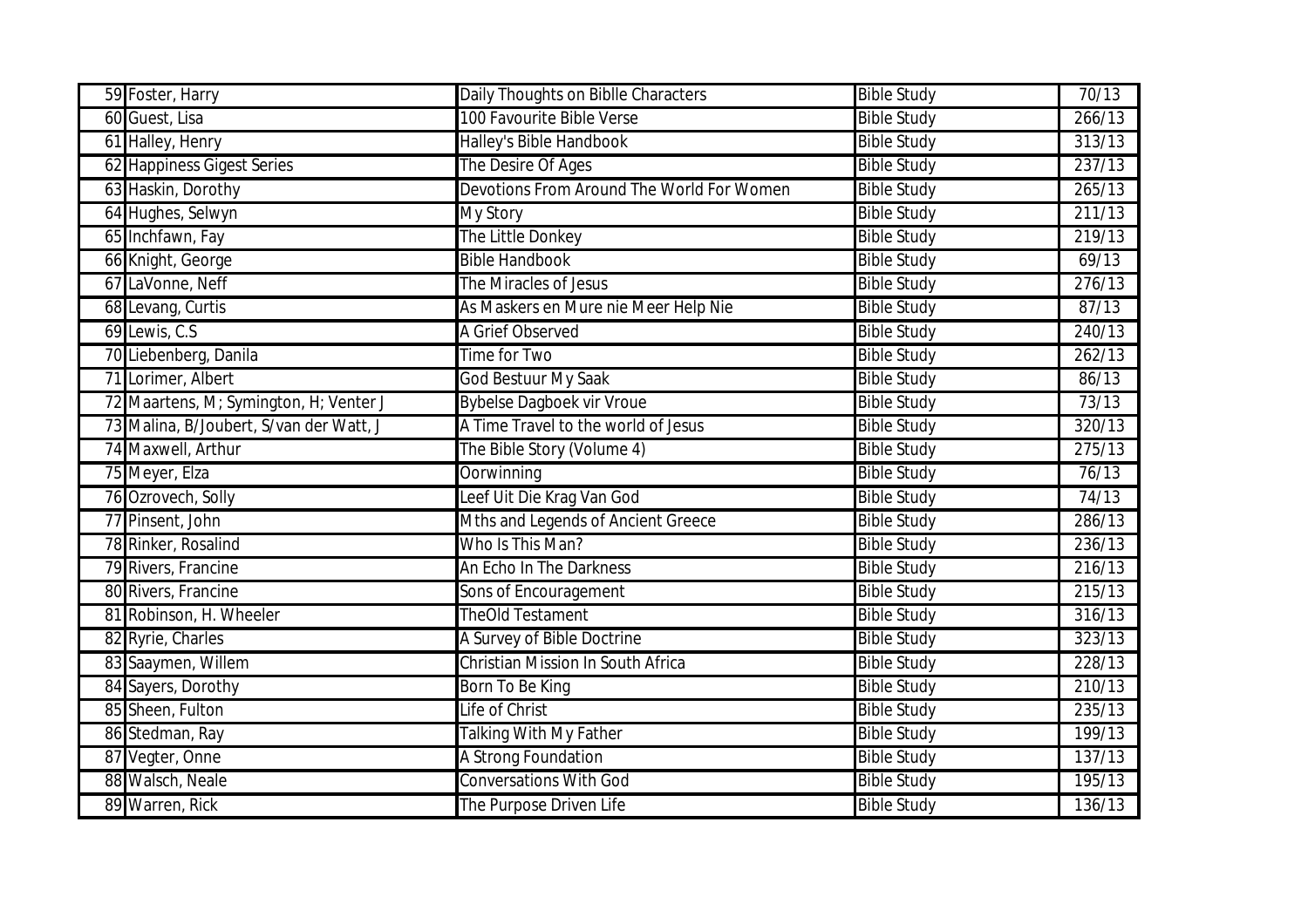| 90 Weitsz, Harold                      | 21-Day Prophetic Prayer Journey                | <b>Bible Study</b>         | 194/13 |
|----------------------------------------|------------------------------------------------|----------------------------|--------|
| 91 Wesley, John                        | <b>Forty-Four Sermons</b>                      | <b>Bible Study</b>         | 307/13 |
| 92 Wiersbe, Warren                     | Listen jesus Is Praying                        | <b>Bible Study</b>         | 314/13 |
| 93 Wood, Nathan                        | The Trinity in the Universe                    | <b>Bible Study</b>         | 253/13 |
| 94 Wright, G Ernest/Fuller, Reginald   | The Book of the Acts of God                    | <b>Bible Study</b>         | 288/13 |
| 95                                     | Closer To God (2007)                           | <b>Bible Study</b>         | 68/13  |
| 96                                     | Closer To God (2008)                           | <b>Bible Study</b>         | 67/13  |
| 97                                     | The Bible Handbook                             | <b>Bible Study</b>         | 287/13 |
| 98                                     | The 12th Day Of Christmas                      | <b>Bible Study</b>         | 280/13 |
| 99 Griffith, Leonard                   | The Need To Preach                             | <b>Biblical Background</b> | 108/13 |
| 100 Blackaby, Henry & Blackaby, Melvin | <b>Experiencing God Together</b>               | Biography                  | 186/13 |
| 101 Marshall, Dorothy                  | John Wesley (Biography)                        | Biography                  | 315/13 |
| 102 Taylor, Howard                     | <b>Behind the Ranges</b>                       | Biography                  | 226/13 |
| 330 ten Boom, Correy                   | The Hiding Place                               | Biography                  | 333/13 |
| 103 Hughes, Selwyn                     | Strong at the Broken Places                    | CD                         | 263/13 |
| 104 Ozrovech, Solly                    | <b>Closer to Christ</b>                        | CD                         | 259/13 |
| 105 Peale, Norman                      | <b>Inspiring Messages For Daily Living</b>     | CD                         | 258/13 |
| 106 Peale, Norman                      | <b>Inspiring Messages For Daily Living</b>     | CD                         | 257/13 |
| 107 Wilkinson, Bruce                   | The Prayer Of Jabez                            | CD                         | 256/13 |
| 108 Wilkinson, Bruce                   | The Prayer Of Jabez                            | CD                         | 255/13 |
| 109                                    | <b>Our Daily Bread</b>                         | CD                         | 254/13 |
| $\overline{327}$                       | Live The Bible                                 | CD                         | 330/13 |
| 334                                    | <b>Because You Responded</b>                   | CD                         | 337/13 |
| 110 Blackaby, Henry & Blackaby Richard | <b>Experiencing God Day By Day</b>             | Children                   | 271/13 |
| 111 Tompkins, I/ Cornwall, J           | Ken Die Hart Van God                           | Children                   | 8/13   |
| 112 Doidge, Reg and Eveline            | Epilogues for Youth Clubs/Church Groups        | <b>Church History</b>      | 111/13 |
| 305 Arterburn, S; Stoeker, F           | <b>Every Young Man's Battle</b>                | <b>Church Teaching</b>     | 309/13 |
| 306 Bauckam, Richard                   | Jesus                                          | <b>Church Teaching</b>     | 239/13 |
| 307 Bowen, Roger                       | So I send You                                  | <b>Church Teaching</b>     | 231/13 |
| 308 Clough, Sandy Lynam                | When Yoy Hurt                                  | <b>Church Teaching</b>     | 242/13 |
| 309 Curtis, Ken                        | Reflections on Psalm 23 for People with Cancer | <b>Church Teaching</b>     | 250/13 |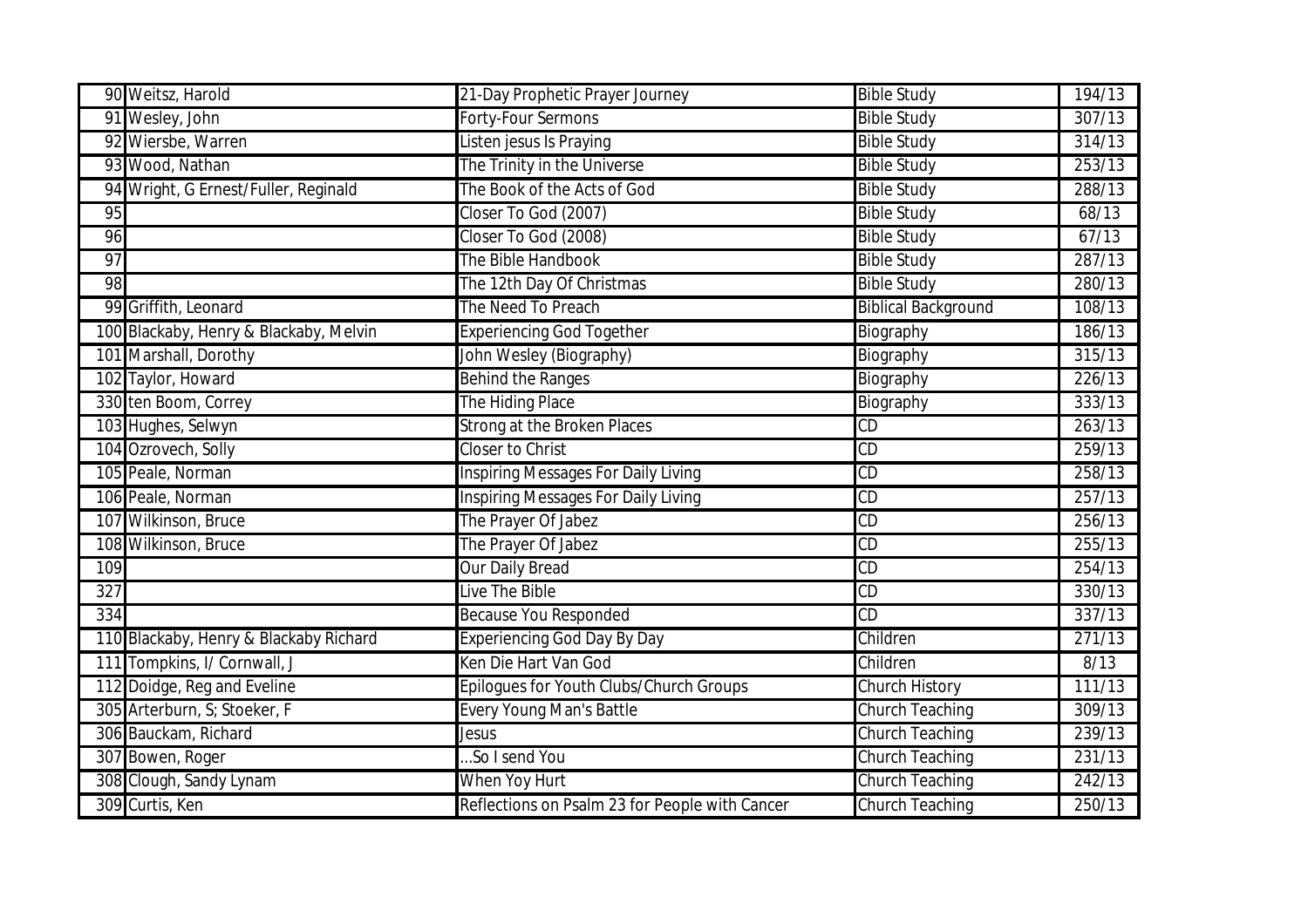| 310 Florence, Susan Squellati | When You Lose Someone You Love        | Church Teaching        | 241/13 |
|-------------------------------|---------------------------------------|------------------------|--------|
| 311 Stedman, Ray              | Acts 1-12 Birth of the Body           | <b>Church Teaching</b> | 295/13 |
| 312 Steiner, Helen            | <b>Pearls of Remembrance</b>          | Church Teaching        | 198/13 |
| 313 Stewart, James            | The life and Teaching of Jesus Christ | <b>Church Teaching</b> | 234/13 |
| 314 Stott, John               | <b>Believein Preaching</b>            | <b>Church Teaching</b> | 319/13 |
| 315 Thomson, James            | The Praying Jesus                     | <b>Church Teaching</b> | 233/13 |
| 316 Torrey, R.A.              | How To Pray                           | <b>Church Teaching</b> | 197/13 |
| 317 Townsend, Anne            | Prayer Without Pretending             | <b>Church Teaching</b> | 196/13 |
| 304 van Lijl, James           | free from fear                        | <b>Church Teaching</b> | 138/13 |
| 318 Wilkerson, David          | The Cross and the Switchblade         | <b>Church Teaching</b> | 308/13 |
| 319                           | Praise and Worship Classics: Volume 5 | <b>Church Teaching</b> | 282/13 |
| 320                           | <b>Glory To The King</b>              | <b>Church Teaching</b> | 279/13 |
| 321                           | <b>Everything Glorious</b>            | Church Teaching        | 278/13 |
| 303                           | Indescribable                         | <b>Church Teaching</b> | 244/13 |
| 113 Henderson, George         | <b>Studies in the Book of Exodus</b>  | <b>Daily Prayers</b>   | 42/13  |
| 114 Carothers, Merlin         | <b>Praise Works</b>                   | Devotion               | 209/13 |
| 115 Charles, Gordon           | Seek and Findinging                   | Devotion               | 182/13 |
| 116 Clark, Glenn              | will Lift Up Mine Eyes                | Devotion               | 208/13 |
| 117 Evans, William            | How To Prepare Sermons                | Devotion               | 11/13  |
| 118 Foster, Margaret          | Diary of an Ordinary Woman            | Devotion               | 220/13 |
| 119 Henderson, George         | Die Oplossing                         | Devotion               | 9/13   |
| 120 Marshall, Katherine       | <b>Quiet Times</b>                    | Devotion               | 165/13 |
| 121 Miller, Keith             | The Taste of New Wine                 | Devotion               | 164/13 |
| 122 Milman, Dan               | The Life You Were Born To Live        | Devotion               | 163/13 |
| 123 Murray, Andrew            | Nuwe Lewe                             | Devotion               | 85/13/ |
| 124 Murray, Andrew            | With Christ in the School of Prayer   | Devotion               | 162/13 |
| 125 Needham, David            | Naby Die Hart Van God                 | Devotion               | 84/13  |
| 126 Nori, Don                 | God By My                             | Devotion               | 83/13  |
| 127 Payne, Thomas             | Prayer - The Greatest Force On Earth  | Devotion               | 202/13 |
| 128 Peale, Norman             | Treasury of Joy and Enthusiasm        | Devotion               | 12/13  |
| 129 Schaller, Lyle            | Parish Planning                       | Devotion               | 10/13  |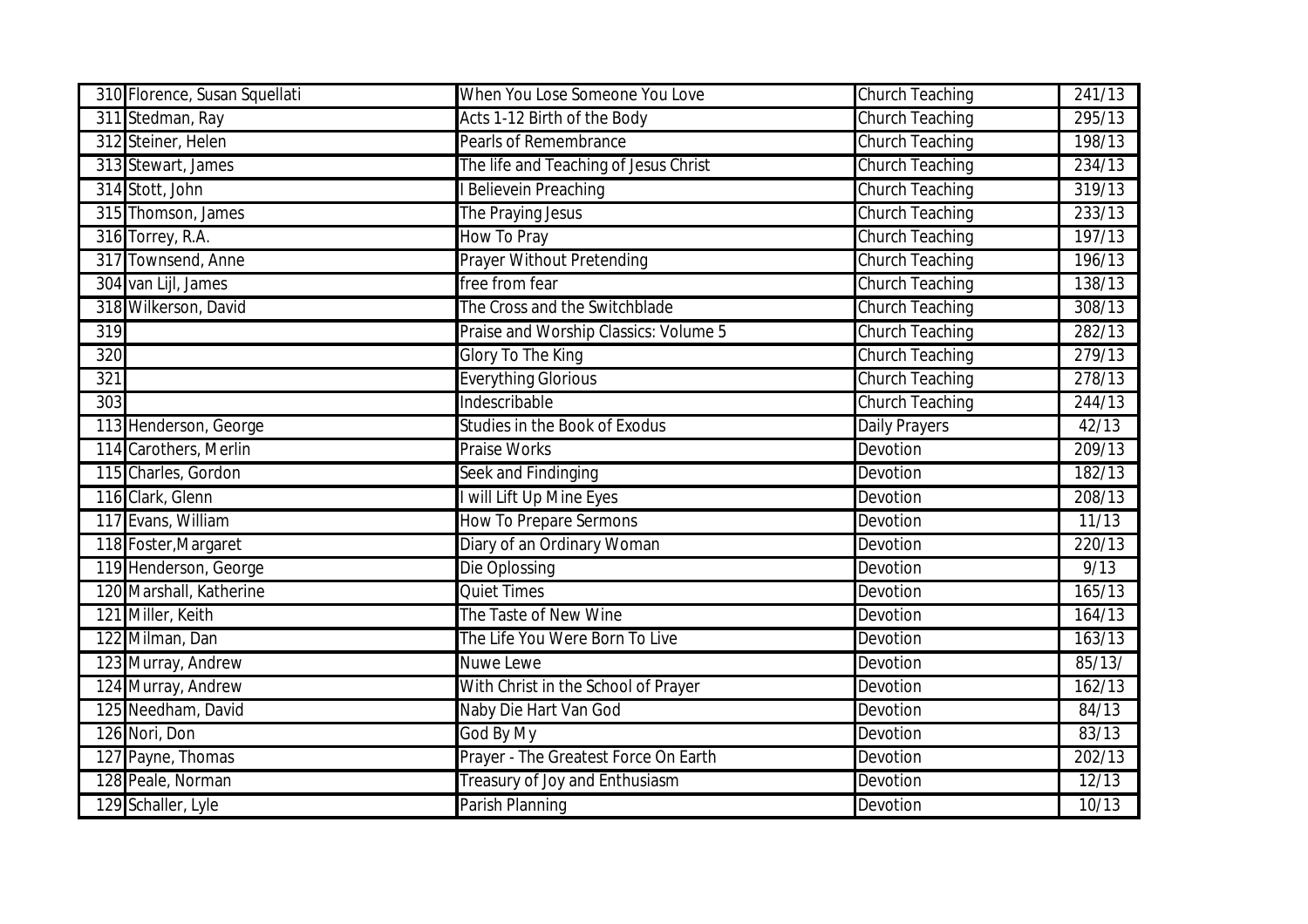| 130 Stanton, Graham               | The Gospels and Jesus                     | Devotion       | 296/13 |
|-----------------------------------|-------------------------------------------|----------------|--------|
| 131 Sumrall, Lester               | <b>Crucible of the Universe Genesis</b>   | Devotion       | 290/13 |
| 132 Thomas, W. lan                | The Mystery of Godliness                  | Devotion       | 14/13  |
| 133 Warren, Rick                  | The Purpose Driven Life                   | Devotion       | 135/13 |
| 134 Willard, Dallas/Frazee, Randy | Renovation of the Heart                   | Devotion       | 13/13  |
| 135 Copeland, Kenneth and Gloria  | <b>Heal ing Promises</b>                  | Doctrine       | 180/13 |
| 136 Hinn, Benny                   | The Miracle of Healing                    | <b>DVD</b>     | 171/13 |
| 137 Holladay, Tom                 | The Relationship Principles of Jesus      | <b>DVD</b>     | 170/13 |
| 138 Lissin, Roy                   | <b>Blessings of Hope</b>                  | <b>DVD</b>     | 261/13 |
| 139 Lucado, Max                   | Come Thirsty                              | <b>DVD</b>     | 169/13 |
| 140 Lucado, Max                   | it's not about me                         | <b>DVD</b>     | 168/13 |
| 141 Lucado, Max                   | The Gift For All People                   | <b>DVD</b>     | 167/13 |
| 142 MacArthur, John               | The Keys To Spiritual Growth              | <b>DVD</b>     | 166/13 |
| 143 Masiya-Ndhlovu, Matlakala     | Leadership in the Church                  | <b>DVD</b>     | 103/13 |
| 144 Masterton, JWG                | Prayers for Use in Church                 | <b>DVD</b>     | 102/13 |
| 145 Morrow, Colin                 | The Word and The Words                    | <b>DVD</b>     | 101/13 |
| 146 Murray, Andrew                | <b>God's Best Secrets</b>                 | <b>DVD</b>     | 260/13 |
| 147 Powell, Ivor                  | <b>Bible Pinacles</b>                     | Grief          | 31/13  |
| 148 Schultz, Samuel               | <b>Old Testament Survey</b>               | Grief          | 30/13  |
| 149 Thielicke, H                  | The Waiting Father                        | Grief          | 29/13  |
| 150                               | Top 25 Praise Songs                       | Grief          | 28/13  |
| 151 Hunter, AM                    | <b>Introducing New Testament Theology</b> | Life of Christ | 106/13 |
| 152 Kennedy, D.                   | <b>Evangelism Explosion</b>               | Life of Christ | 105/13 |
| 153 Lewis, Grevile                | An Approach to Christian Doctrine         | Life of Christ | 104/13 |
| 154 Rice, Helen Steiner           | Net Vir nJou                              | Life of Christ | 81/13  |
| 155 Sherman, D/Payne, B           | Die Volle Wapenrusting                    | Life of Christ | 80/13  |
| 156 Torrey, R.A.                  | Gereed Vir Die Ewigheid                   | Life of Christ | 79/13  |
| 157                               | <b>Bybelstudiegids</b>                    | Life of Christ | 78/13  |
| 158 Lewis, Greville               | An Approach to Christian Doctrine         | Manual         | 37/13  |
| 159 Clark, Robert                 | The Universe: Plan or Accident            | <b>Mission</b> | 181/13 |
| 160 Giglio, Louie                 | Big Picture God Little Picture World      | <b>Mission</b> | 249/13 |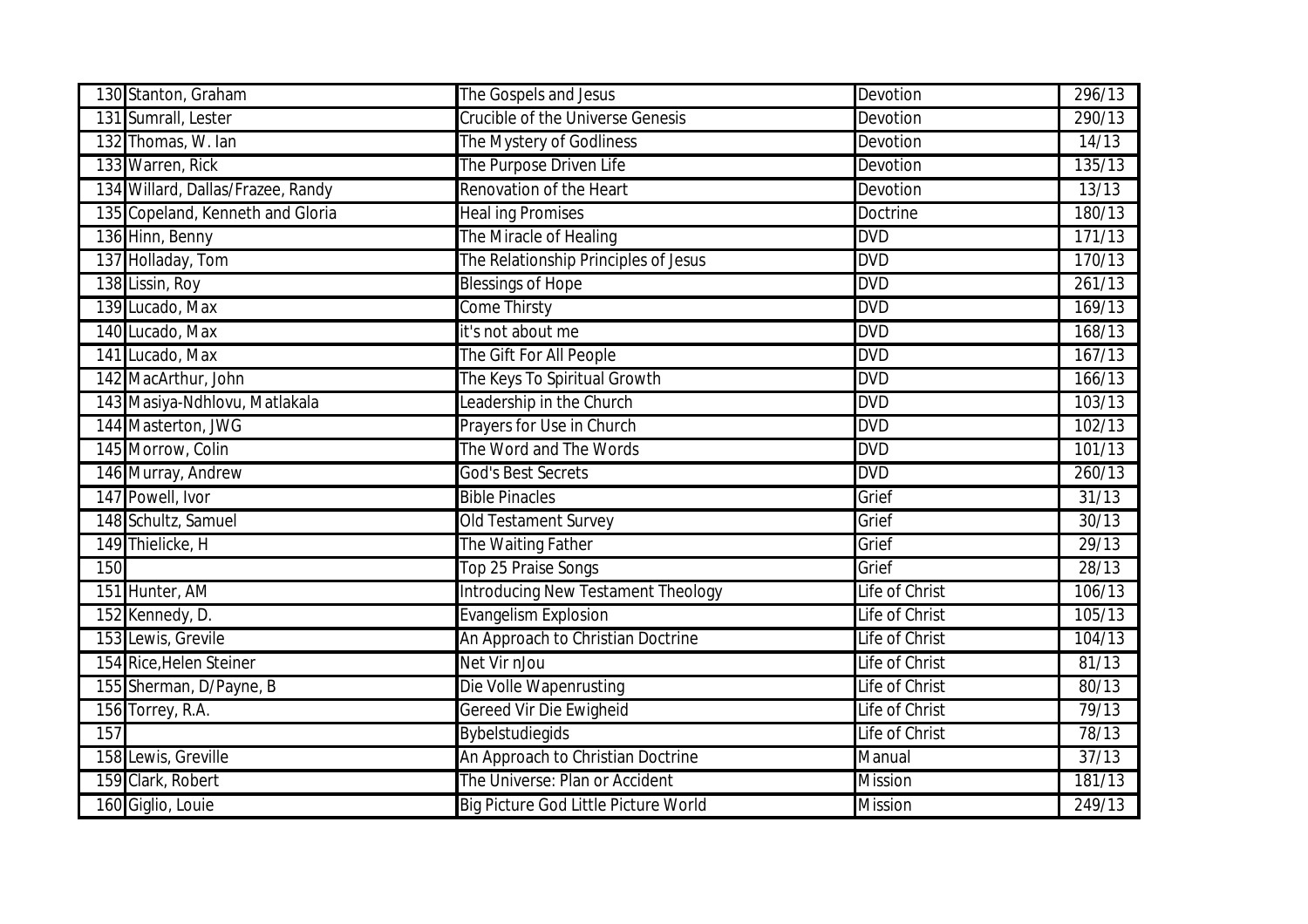| 161 Haus, Matthias                 | A Celebration Of Lif                                         | <b>Mission</b>            | 247/13 |
|------------------------------------|--------------------------------------------------------------|---------------------------|--------|
| 162 Jensen, Irving                 | Jeremiah and Lamentations                                    | <b>Mission</b>            | 40/13  |
| 163 Molten, Clark                  | The Church Creative                                          | <b>Mission</b>            | 112/13 |
| 164 Sheldon, Charles               | In His Steps                                                 | <b>Mission</b>            | 214/13 |
| 165 Spink, Kathryn                 | For the Brotherhood of Man under the Fatherhood of GoMission |                           | 227/13 |
| 166 Today's English Version        | The Psalms for Modern Man                                    | <b>Mission</b>            | 139/13 |
| 167 BibleBasics                    | <b>Discovering Truth</b>                                     | Novel                     | 6/13   |
| 168 Blackaby, Henry                | <b>Experiencing The Cross</b>                                | Novel                     | 187/13 |
| 169 Booker, Richard                | Die Bloed Verbond                                            | Novel                     | 98/13  |
| 170 Campolo, Anthony               | Vernietigende Sondes                                         | <b>Novel</b>              | 96/13  |
| 171 Cowman, Charles                | Strome in die Dorsland                                       | <b>Novel</b>              | 95/13  |
| 172 Deaist, Ferdinand              | Met God Vandag                                               | <b>Novel</b>              | 94/13  |
| 173 Dodd, C.H.                     | the parables of the kingdom                                  | Novel                     | 51/13  |
| 174 Du Toit, A.B.                  | The Pauline Letters                                          | <b>Novel</b>              | 50/13  |
| 175 Dunnett, Walter                | <b>New Testament Survey</b>                                  | <b>Novel</b>              | 5/13   |
| 176 Eddison, John                  | <b>Christian Answers About Doctrine</b>                      | Novel                     | 176/13 |
| 177 Exley, Helen                   | <b>Wisdom For Our Times</b>                                  | Novel                     | 175/13 |
| 178 Harper, Michael                | A New Way of Living                                          | Novel                     | 107/13 |
| 179 Kingsbury, Karen               | <b>Between Sundays</b>                                       | Novel                     | 219/13 |
| 180 Kingsbury, Karen               | Forgiven                                                     | <b>Novel</b>              | 218/13 |
| 181 Knight, George                 | <b>Bible Handbook</b>                                        | Novel                     | 7/13   |
| 182 Kuhatschek                     | Romans. Becoming New In Christ                               | <b>Novel</b>              | 4/13   |
| 183 Rivers, Francine               | and the Shofar Blew                                          | <b>Novel</b>              | 216/13 |
| 184 Rivers, Francine               | Unveiled                                                     | <b>Novel</b>              | 215/13 |
| 185 Scroggie, W Graham             | The Unfolding Drama Of Redemption Volume 2 NT                | <b>Novel</b>              | 3/13   |
| 186 Stanley, Charles               | Handle With Prayer                                           | Novel                     | 2/13   |
| 187 Stevenson, Dwight              | In The Biblical Preacher's Workshop                          | <b>Novel</b>              | 1/13   |
| 188 Wiersbe, Warren                | & 2 Timothy and Titus                                        | Novel                     | 289/13 |
| 189 Batchelo, Mary                 | <b>Family Devotions</b>                                      | Pastoral counselling      | 272/13 |
| 190 Kunz Marilyn; Schell Catherine | 2 Corinthians ans Galatians                                  | <b>Personal Testimony</b> | 39/13  |
| 191 Lewis, C.S.                    | The Magician's Nephew                                        | Play                      | 217/13 |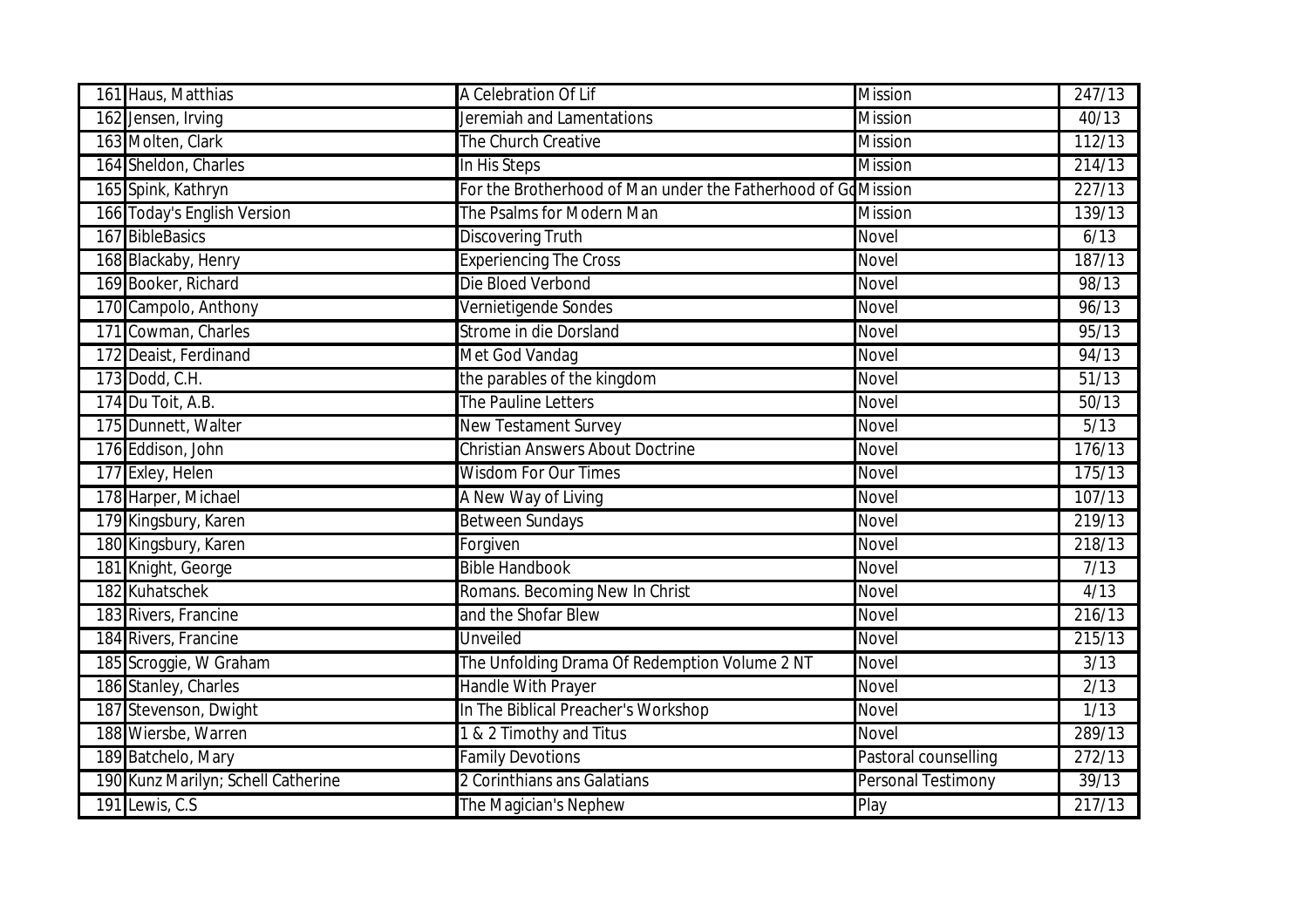| 192 Eastman, Dick               | No Easy Road                                     | Prayer           | 177/13              |
|---------------------------------|--------------------------------------------------|------------------|---------------------|
| 193 Ellul, Jacques              | Prayer and the Modern Man                        | Prayer           | 206/13              |
| 194 Graham, Billy               | Peace With God                                   | Prayer           | 174/13              |
| 195 Hallesby, O                 | Prayer                                           | Prayer           | 206/13              |
| 196 Harrison, Norman B          | His Very Own (Paul's Epistle to the Ephesians    | Prayer           | 43/13               |
| 197 Ozrovech, Solly             | Uit Die Skatkamer Van God                        | Prayer           | 82/13               |
| 198 Purse, Cynthia              | <b>Married The Minister</b>                      | Prayer           | 285/13              |
| 199 Robinson, G/Winward, S      | The Way: A Practical Guide to the Christian Life | Prayer           | 15/13               |
| 200 Sherman, Harold             | How To Use The Power Of Prayer                   | Prayer           | 322/13              |
| 201 Spykman, Gordon             | Never On Your Own                                | Prayer           | 297/13              |
| 202 Strauss, Lehman             | The Book Of The Revelation                       | Prayer           | 291/13              |
| 203 Swart, Kobus                | God Has A Plan For Satan Too                     | Prayer           | 145/13              |
| 204 Swindoll, Charles           | <b>Adventuring With God</b>                      | Prayer           | 144/13              |
| 205 Swindoll, Charles           | Flying Closer To The Flame                       | Prayer           | 143/13              |
| 206 Swindoll, Charles           | The Owner's Manual For Christians                | Prayer           | 142/13              |
| 207 Swindoll, Charles           | The Grace of Awakening                           | Prayer           | 141/13              |
| 208 Tenney, Tommy               | <b>Finding Favour With The King</b>              | Prayer           | 140/13              |
| 209 Torrey, R.A.                | The Power of Prayer                              | Prayer           | 318/13              |
| 210 Weatherhead, Leslie         | The Will of God                                  | Prayer           | 134/13              |
| 211 Whtie, Ellen                | The Desire Of Ages                               | Prayer           | 133/13              |
| 212 Whtie, Ellen                | The Great Controversy                            | Prayer           | 132/13              |
| 213 Grayshon, Jane              | Vicar's Wife On The Move                         | Relaionshipst    | $\overline{220}/13$ |
| 214 Kingsbury, Karen            | Redemption                                       | Relaionshipst    | 218/13              |
| 215 Ramsey, Joseph              | The Ministers Annual Volume 5                    | Relaionshipst    | 300/13              |
| 216 Scroggie, W Graham          | The Unfolding Drama of Redemtion Volume 1 OT     | Relaionshipst    | $\frac{1}{299}$ /13 |
| 217 Stevens, Paul/Williams, Dan | 1 Corinthians                                    | Relaionshipst    | 294/13              |
| 218 Storker, James              | The Life of Christ Jesus                         | Relaionshipst    | 292/13              |
| 219 Anderson, Roy Allan         | unfolding the revelation                         | Spiritual Growth | 63/13               |
| 220 Baillie, John               | A Diary of Private Prayer                        | Spiritual Growth | 21/13               |
| 221 Barclay, William            | The Daily Study Bible                            | Spiritual Growth | 62/13               |
| 222 Barclay, William            | <b>Ethics in a Permissive Society</b>            | Spiritual Growth | 188/13              |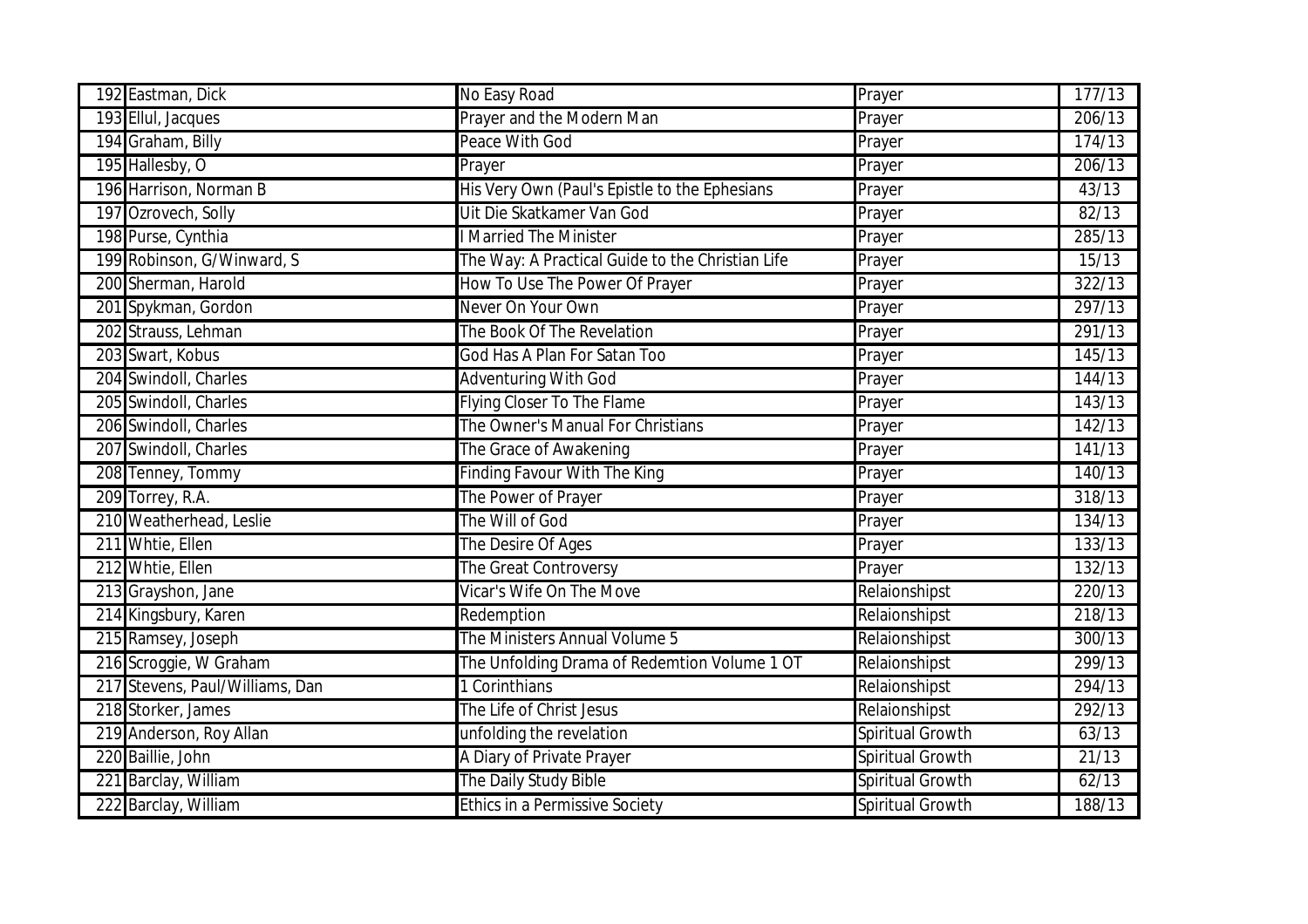| 223 Bedwell, H.K          | The Greatest News Ever Published (Letter to Rome)  | Spiritual Growth | 61/13  |
|---------------------------|----------------------------------------------------|------------------|--------|
| 224 Bedwell, H.K.         | The Treatest Plan Ever Devised (Letter to Ephesus) | Spiritual Growth | 60/13  |
| 225 Blanchard, John       | <b>Ultimate Questions</b>                          | Spiritual Growth | 59/13  |
| 226 Bright, Bill          | How To Be Sure You Are A Christian                 | Spiritual Growth | 185/13 |
| 227 Bright, John          | The Kingdom of God                                 | Spiritual Growth | 58/13  |
| 228 Brilliant, Ashleigh   | We've Been Through So Much Together                | Spiritual Growth | 193/13 |
| 229 Briscoe, Jill         | earning from the Story of Esther                   | Spiritual Growth | 57/13  |
| 230 Caldwell, Taylor      | Glory and Lightning                                | Spiritual Growth | 223/13 |
| 231 Carothers, Merlin     | <b>Praise Works</b>                                | Spiritual Growth | 184/13 |
| 232 Chambers, Oswald      | My Utmost For His Highest                          | Spiritual Growth | 27/13  |
| 233 Chaney, Charles       | The Secret of a Spirit-filled Life                 | Spiritual Growth | 183/13 |
| 234 Chapman, Gary         | The Five Love Languages                            | Spiritual Growth | 192/13 |
| 235 Christie, Vance       | John and Betty Stam Missionary Martyrs             | Spiritual Growth | 230/13 |
| 236 Cooke, frank          | Jesus                                              | Spiritual Growth | 238/13 |
| 237 Cushman, Kathryn      | <b>Waiting for Daybreak</b>                        | Spiritual Growth | 222/13 |
| 238 Dahler, Etienne       | Discovering The Bible: OT - Moses                  | Spiritual Growth | 63/13  |
| 239 Dana and Mantey       | A Mannual Grammar of the Greek New Testament       | Spiritual Growth | 56/13  |
| 240 Darden, Robert        | Jesus Laughed                                      | Spiritual Growth | 18/13  |
| 241 de Villiers, A        | Where the Master Trod                              | Spiritual Growth | 55/13  |
| 242 de Wet, Jan           | <b>Walk With Jesus</b>                             | Spiritual Growth | 268/13 |
| 243 Diamant, Anita        | The Red Tent                                       | Spiritual Growth | 221/13 |
| 244 Doglas, Lloyd C       | The Big Fisherman                                  | Spiritual Growth | 221/13 |
| 245 Fitzpatric, Graham    | Ken Die Stem Van God                               | Spiritual Growth | 93/13  |
| 246 Flowers, Ronald       | Gesinne Binne Die Gesin Van God                    | Spiritual Growth | 92/13  |
| 247 Ford, W               | Simple Sermons From The Gospel Of John             | Spiritual Growth | 109/13 |
| 248 Gaither Gospel Series | This Is My Story                                   | Spiritual Growth | 25/13  |
| 249 Goldstein, Clifford   | Die Evangelie, 1844                                | Spiritual Growth | 91/13  |
| 250 Goll, Jim             | eef Vir Jesus                                      | Spiritual Growth | 90/13  |
| 251 Graham, Billy         | The Journet                                        | Spiritual Growth | 173/13 |
| 252 Heller, Joseph        | <b>God Knows</b>                                   | Spiritual Growth | 22/13  |
| 253 Hinn, Benny           | Lamb of God                                        | Spiritual Growth | 172/13 |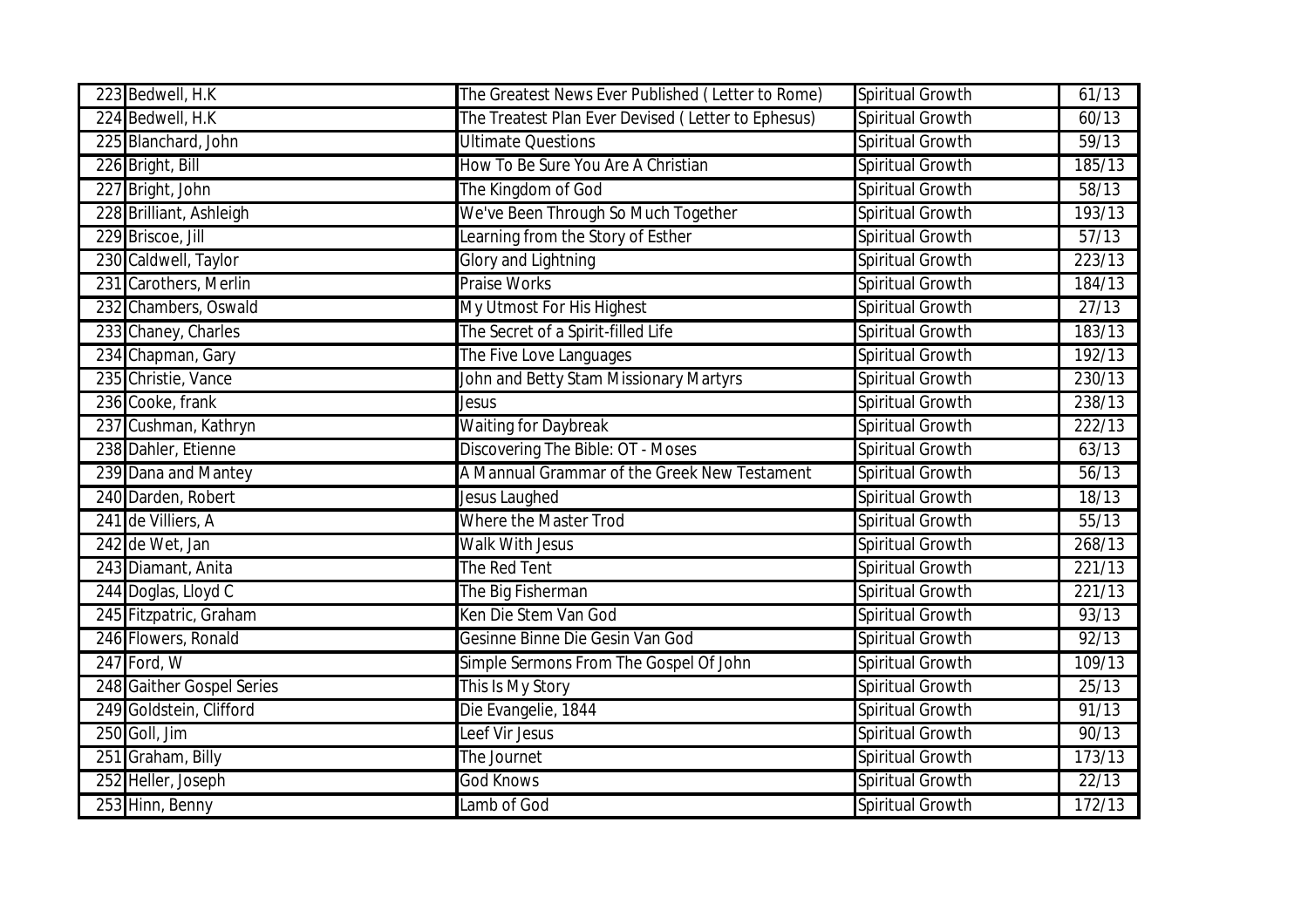| 254 Hylton, Jim               | Met Christus Op Die Troon                  | Spiritual Growth | 89/13  |
|-------------------------------|--------------------------------------------|------------------|--------|
| 255 Johnson, Barbara          | <b>Boomerang Joy</b>                       | Spiritual Growth | 17/13  |
| 256 Joubert, Stephan          | <b>God Fluister Soms</b>                   | Spiritual Growth | 88/13  |
| 257 Manfredi, Valerio Massimo | Pharaoah                                   | Spiritual Growth | 217/13 |
| 258 McKee Bill                | <b>Shut Your Generation Gap</b>            | Spiritual Growth | 190/13 |
| 259 Murray, Andrew            | The School of Obedience                    | Spiritual Growth | 317/13 |
| 260 Narramore, aclyde         | Life and Lov                               | Spiritual Growth | 19/13  |
| 261 Ogilvie, Lloyd            | <b>Autobiography of God</b>                | Spiritual Growth | 325/13 |
| 262 Omartian, Stormie         | Just Enough Light For The Step I'm On      | Spiritual Growth | 26/13  |
| 263 Omartian, Stormie         | The Power of a Praying Woman               | Spiritual Growth | 342/13 |
| 264 Piper, John               | Don't Waste Your Life                      | Spiritual Growth | 16/13  |
| 265 Piper, John               | Don't Waste Your Life                      | Spiritual Growth | 159/13 |
| 266 Piper, John               | Don't Waste Your Life                      | Spiritual Growth | 158/13 |
| 267 Prince, Derek             | The Foundations for Righteous Living       | Spiritual Growth | 157/13 |
| 268 Prince, Derek             | The Grace of Yielding                      | Spiritual Growth | 156/13 |
| 269 Pytches, Mary             | A Healing Fellowship                       | Spiritual Growth | 155/13 |
| 270 Quoist, Michel            | Christ is Alive                            | Spiritual Growth | 154/13 |
| 271 Reason, Joyce             | Searcher For God: The Story of Isobel Kuhn | Spiritual Growth | 23/13  |
| 272 Redfield, James           | <b>God And The Evolving Universe</b>       | Spiritual Growth | 153/13 |
| 273 Richard, Cliff            | You, Me and Jesus                          | Spiritual Growth | 152/13 |
| 274 Richards, James           | The Gospel Of Peace                        | Spiritual Growth | 151/13 |
| 275 Rinker, Rosalind          | How To Have Family Prayers                 | Spiritual Growth | 201/13 |
| 276 Roberts, Doug             | To Adam With Love                          | Spiritual Growth | 189/13 |
| 277 Roberts, Frances          | Come Away My Beloved                       | Spiritual Growth | 150/13 |
| 278 Roseveare, Helen          | Enough                                     | Spiritual Growth | 149/13 |
| 279 Sattler, Gail             | Warm Holiday Wishes                        | Spiritual Growth | 200/13 |
| 280 Schlink, Basilea          | Repentance - the Joy-filled Life           | Spiritual Growth | 148/13 |
| 281 Shelley, Bruce            | let's face it                              | Spiritual Growth | 147/13 |
| 282 Silf, Margaret            | Taste and See                              | Spiritual Growth | 20/13  |
| 283 Stevenson, Herbert        | Thr Voicesee Prophetic                     | Spiritual Growth | 293/13 |
| 284 Strugnell, Keith          | <b>Towards The Glorious End</b>            | Spiritual Growth | 146/13 |